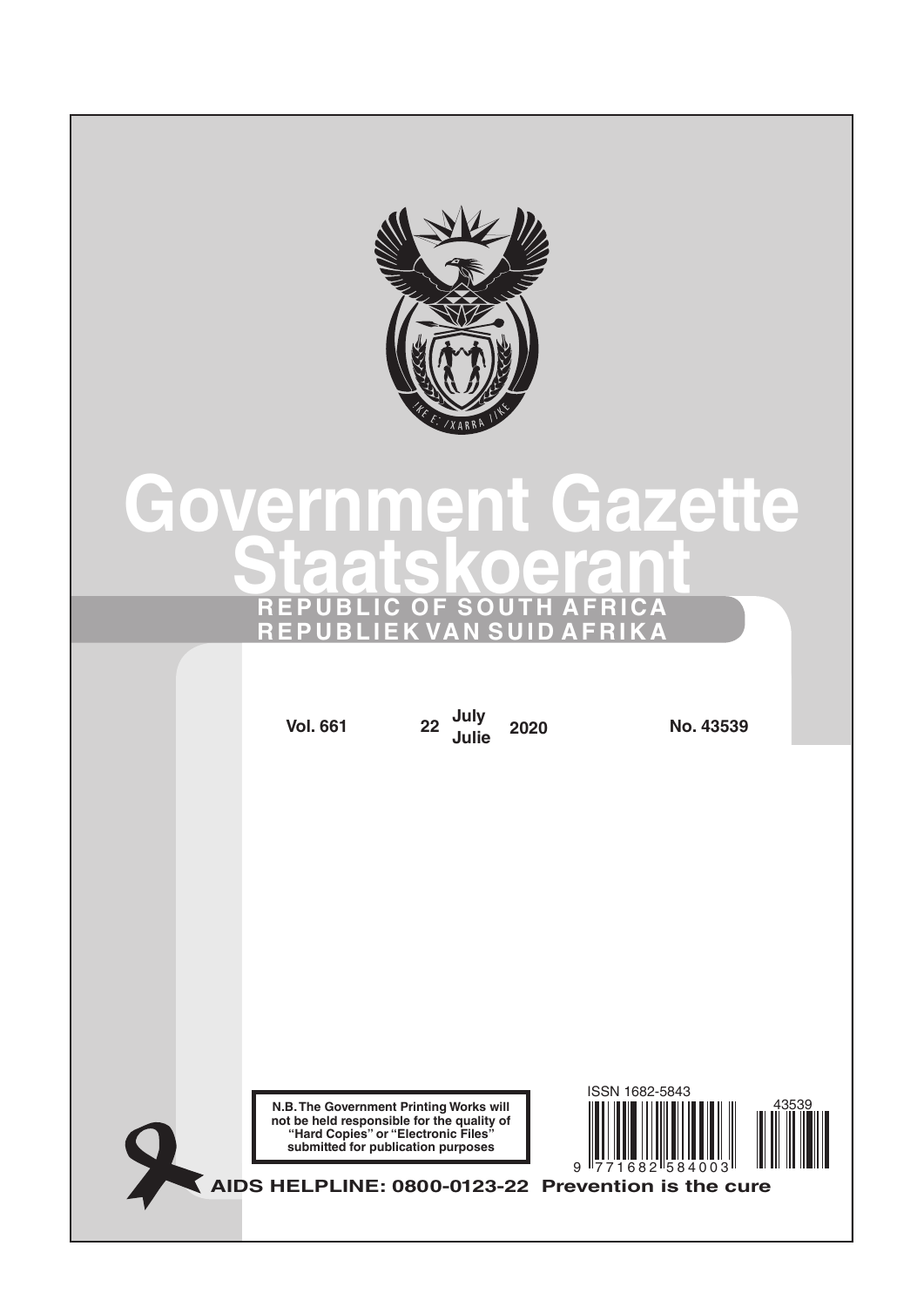## **IMPORTANT NOTICE:**

**The GovernmenT PrinTinG Works Will noT be held resPonsible for any errors ThaT miGhT occur due To The submission of incomPleTe / incorrecT / illeGible coPy.**

**no fuTure queries Will be handled in connecTion WiTh The above.**

#### **Contents**

Government Notices • Goewermentskennisgewings **Transport, Department of/ Vervoer, Departement van** *Page Gazette No. No. No.*

| 802 | Disaster Management Act (57/2002): Measures to address, prevent and combat the spread of Covid-19: Determi-               |       |    |
|-----|---------------------------------------------------------------------------------------------------------------------------|-------|----|
|     | nation of extension for validity period of learner's licences, driving licence cards, licence discs, professional driving |       |    |
|     |                                                                                                                           | 43539 | -3 |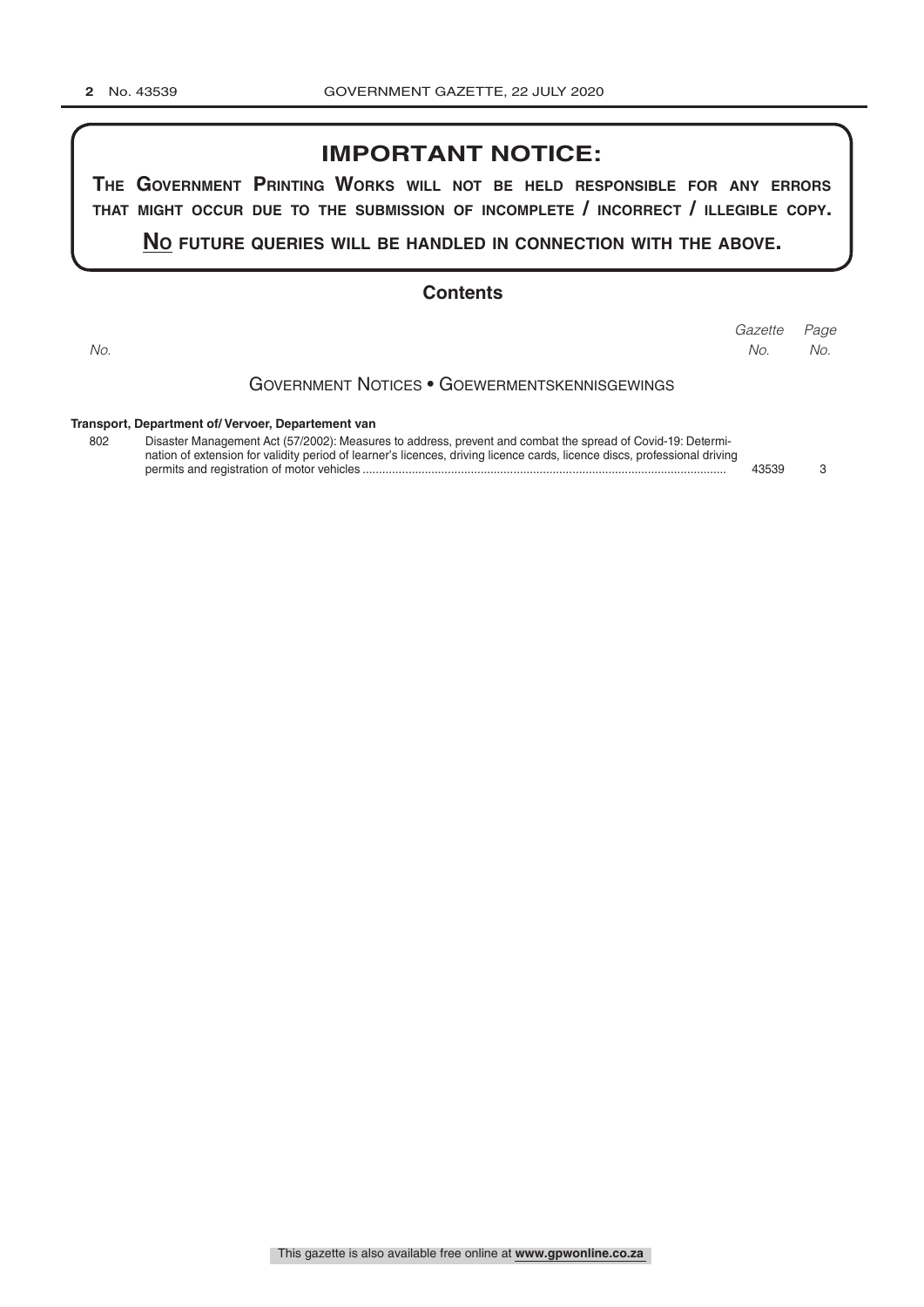# Government Notices • Goewermentskennisgewings

#### **DEPARTMENT OF TRANSPORT**

**NO. 802 22 JULY 2020**

## DISASTER MANAGEMENT ACT, 2002(ACT NO.57 OF 2002)

AMENDMENT OF THE DIRECTIONS ISSUED IN TERMS OF REGULATION 4(7)(b) OF THE REGULATIONS MADE UNDER SECTION 27(2) OF THE DISASTER MANAGEMENT ACT, 2002 (ACT NO. 57 OF 2002): MEASURES TO ADDRESS, PREVENT AND COMBAT THE SPREAD OF COVID19: DETERMINATION OF EXTENSION FOR VALIDITY PERIOD OF LEARNER'S LICENCES, DRIVING LICENCE CARDS, LICENCE DISCS, PROFESSIONAL DRIVING PERMITS AND REGISTRATION OF MOTOR VEHICLES

I, Fikile Mbalula, Minister of Transport, hereby, in terms of regulation 4(7)(b) of the Regulations made under section 27(2) of the Disaster Management Act, 2002 (Act No. 57 of 2002), amend direction 6 of the Directions published under Government Notice No. 544, in Government Gazette No. 43339 of 20 May 2020, as set out in the Schedule.

 $22$ 

 $\mu$ 

MBALULA, MP **MINISTER OF TRANSPORT** DATE:  $1907/2020$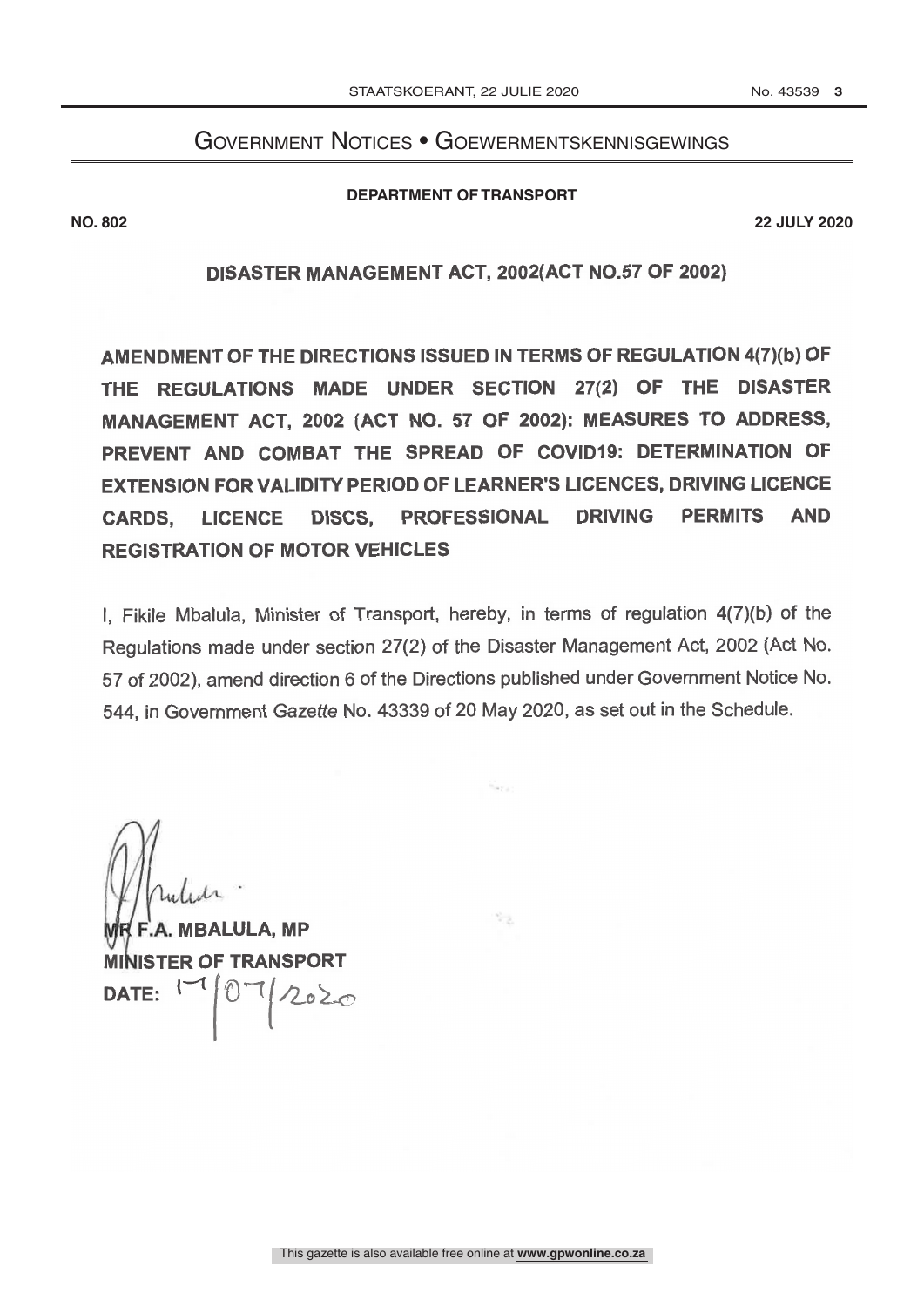#### **SCHEDULE**

#### 1. Definitions

In these directions, the "Directions" means the Directions on measures to address, prevent and combat the spread of COVID-19: Determination of extension for validity period of learner's licences, driving licence cards, licence discs, professional driving permits and registration of motor vehicles, published under Government Notice No. 544, in Government Gazette No. 43339 of 20 May 2020.

### 2. Amendment of direction 6 of Directions

The Directions are hereby amended by the substitution for direction 6 of the following direction:

#### "6. Validity period of licences

- (1) All learner's licences, driving licence cards, temporary driving licences and professional driving permits that expire during the period that commenced from 26 March 2020 up to and including 31 August 2020 are deemed to be valid and their validity period is extended for a further grace period ending on 31 January 2021.
- (2) All motor vehicle licence discs, temporary permits and roadworthy certificates that expired during the period that commenced from 26 March 2020 up to and including 31 May 2020 are deemed to be valid and their validity period is extended for a further grace period ending on 31 August 2020.
- (3) Motor trade number licences that expired during the period that commenced from 26 March 2020 up to and including 31 May 2020 are deemed to be valid and are extended for a further grace period ending on 30 November 2020."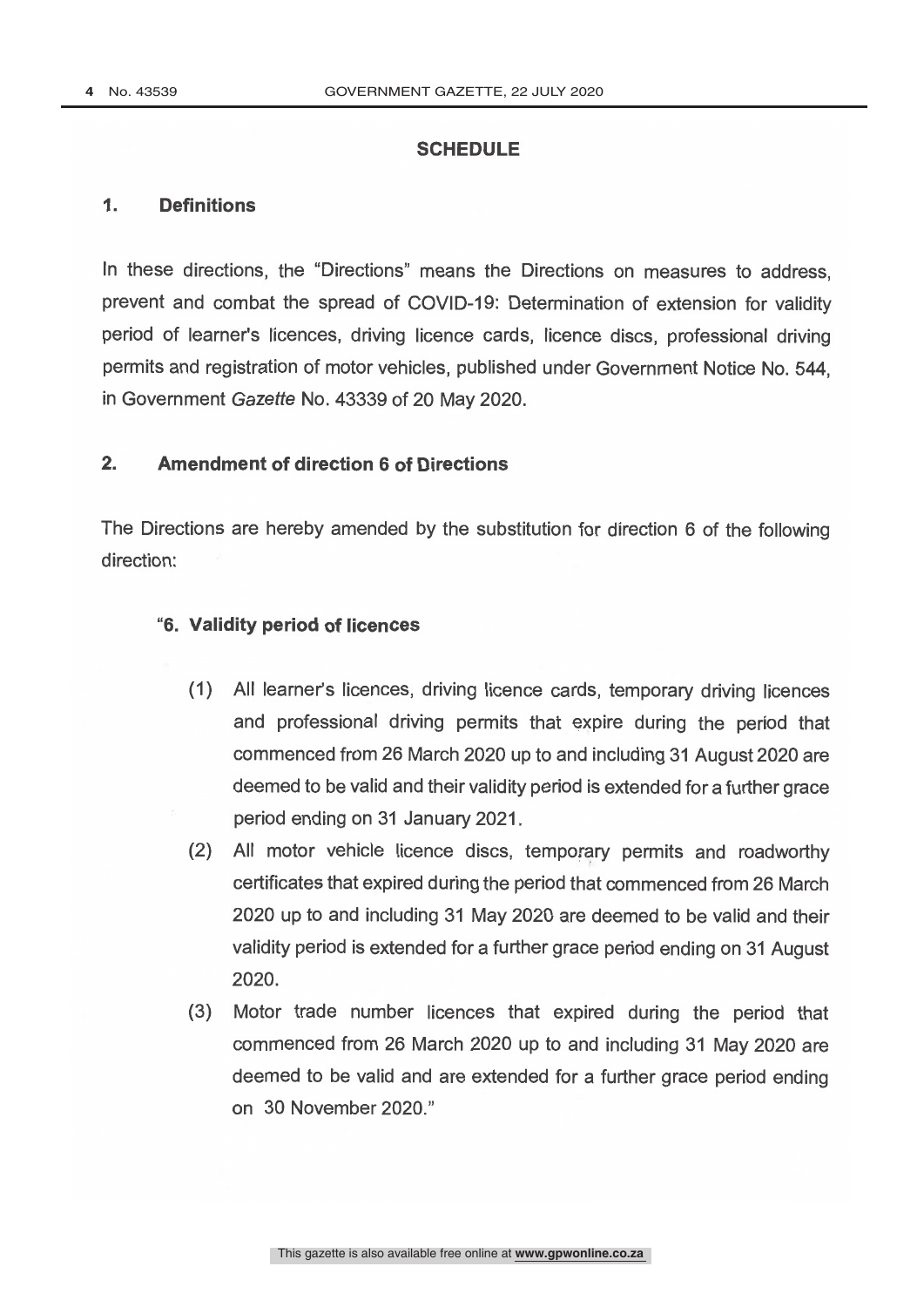$\sim$ 

 $\mathbb{R}$ 

## 3. Commencement

**HELP** 

This amendment comes into effect on the date of publication thereof in the Government Gazette.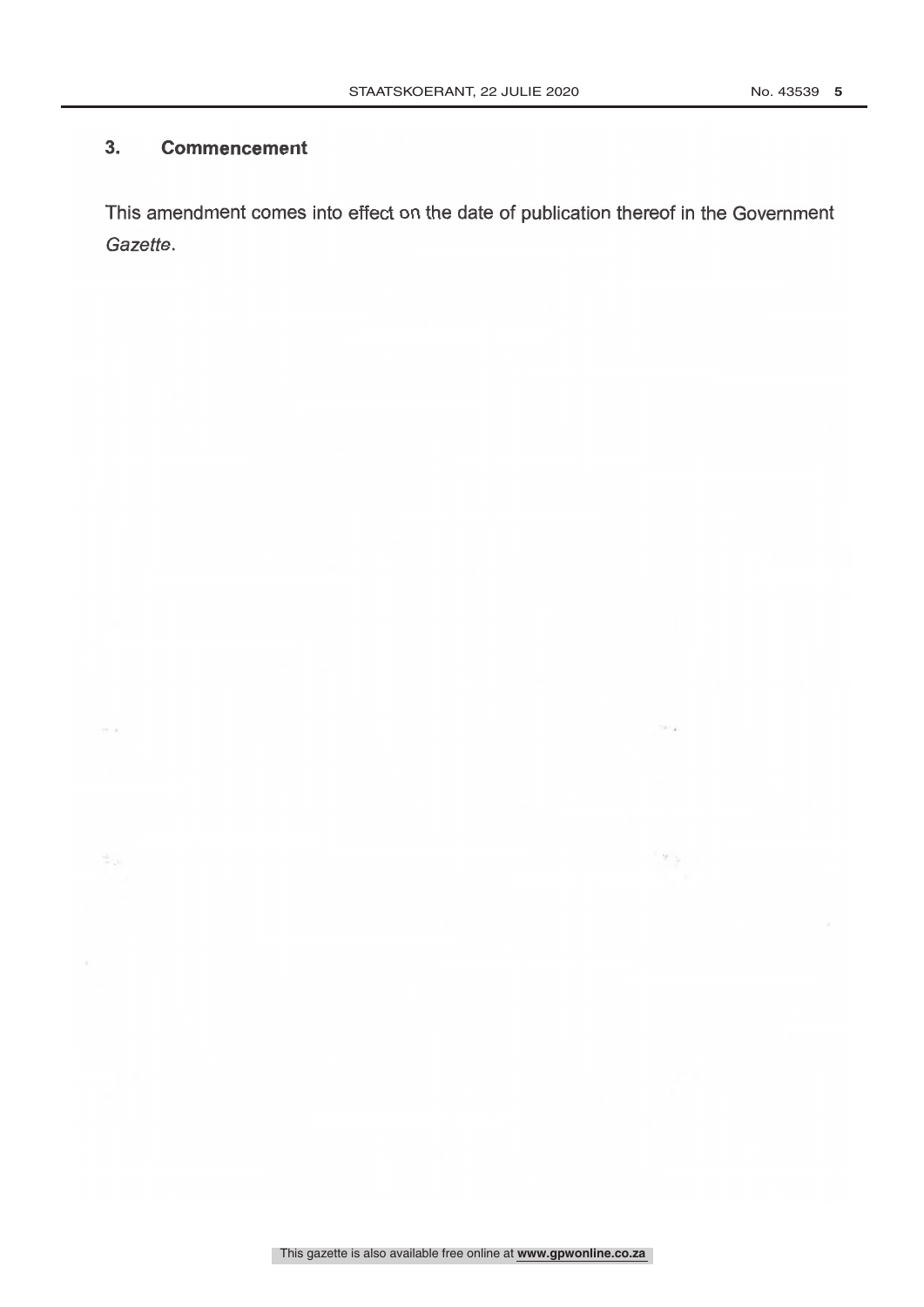This gazette is also available free online at **www.gpwonline.co.za**